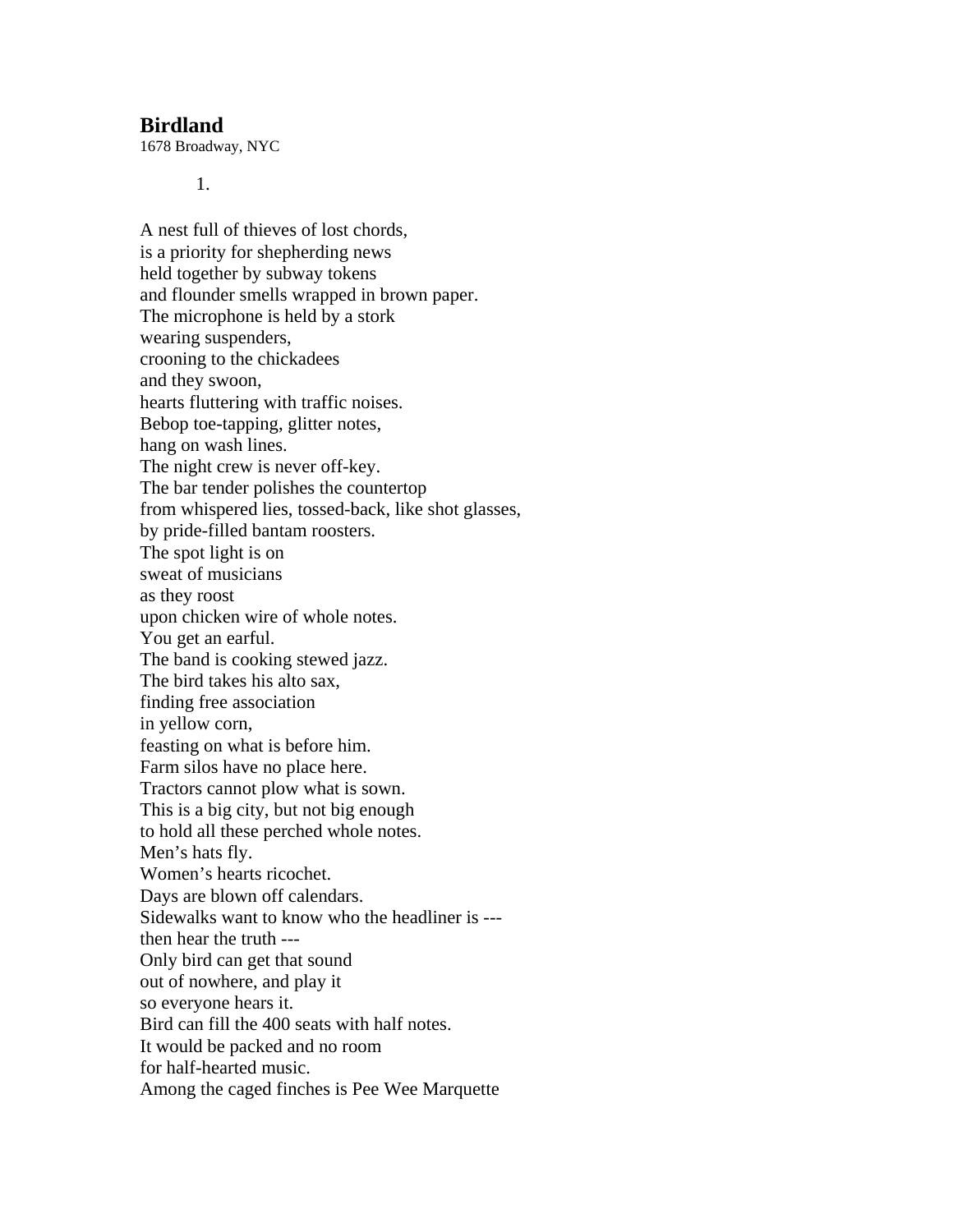mispronouncing names if you don't pay him enough to remember. Even he can name any bird tune.

## $2<sub>1</sub>$

I was there the night it closed. I will never forget. It was 1956 and Judy Garland stood outside, or someone who looked like her, kicking at the pad-locked door, soused to the gills, testifying, "I've been kicked out of better joints than this."

The door did not respond. Her eyes were dull diamonds. Her mascara was rivers of ruin. She lost one high heel shoe. She whirled around and dropped kicked the door. The door did not say a word. Somewhere, in an alley, was a man with a sax, on the ground his hat had loose cash. He spoke like swamp bottom, "*lady, The bird done flew the coop.*" He played one note that became a sewer cover. The door remembered notes like that, and smirked, cock-eyed, like a bet gone good.

"It ain't fair," she snapped, her fists closed clenched full of leftover days. "It just ain't fair. The party's over." "*Lady, it's just begun*." He played another note, big as a skyscraper. The kind you write home about. The kind of letter you never send because you don't want to admit how everything turned out. The door has gotten an eviction notice like this. And suddenly, she wasn't washed up, she wasn't on the way out. She was on the way back to center stage, a white gardenia in her hair,